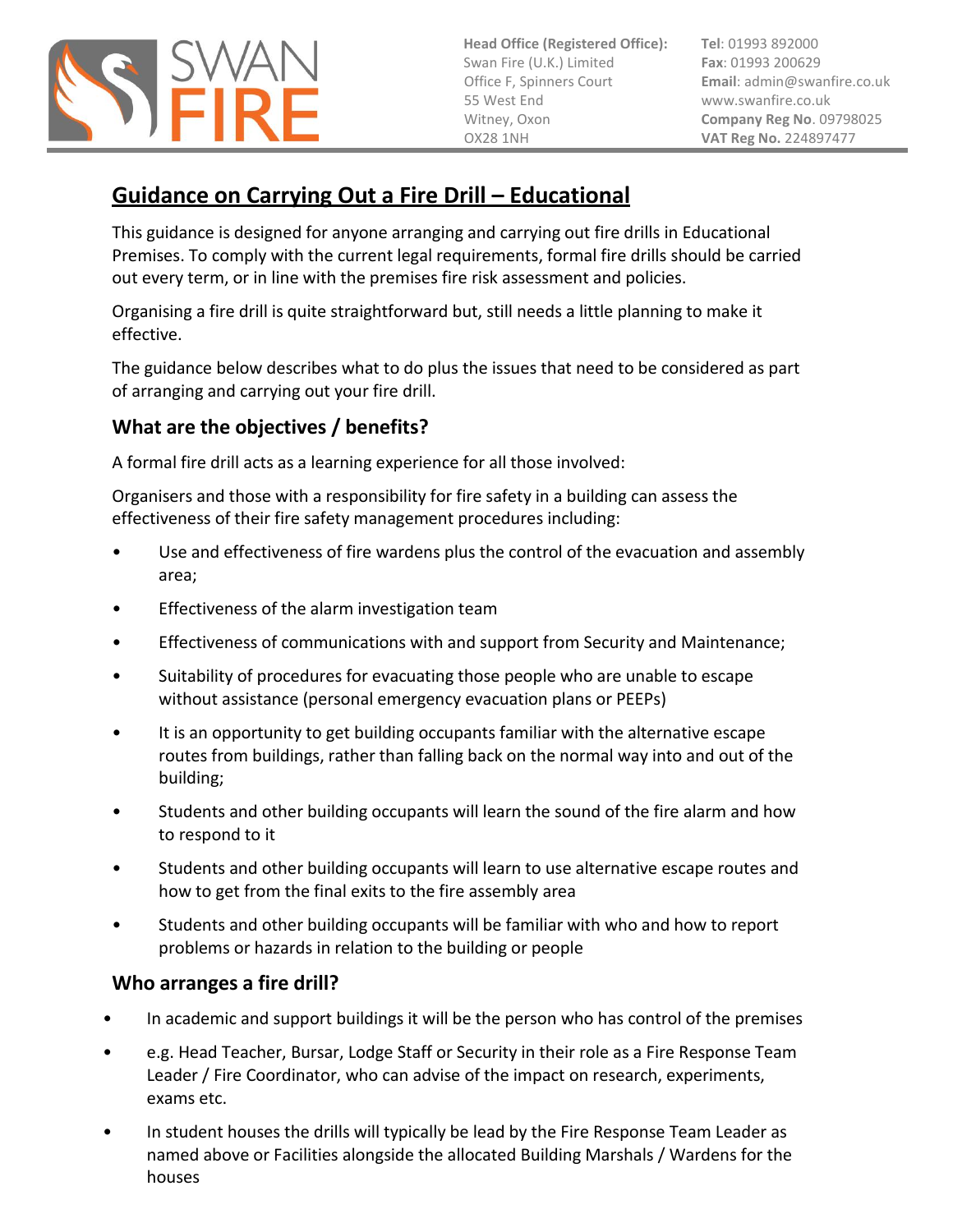• Halls fire drills for students / Staff the drills will typically be lead by the Fire Response Team Leader as named above or Facilities alongside the allocated Building Marshals / Wardens for the houses

### **When should a fire drill take place?**

The first fire drill of the academic year should take place at the start of the autumn term, soon after students arrive, ideally at a time when the building is fully occupied. There should be a fire drill every term. There is no benefit in holding a fire drill when a building is empty or lightly occupied as it is a learning exercise. You need to know what goes wrong as well as what works well.

### **What to do before the fire drill**

Having decided when it will be, the organiser needs to:

- Contact the facilities or maintenance persons to advise of the drill if there is a need to isolate certain services that would otherwise shut down when the fire alarm sounds.
- On the day of the drill, contact any automatic response service or alarm receiving centre that your fire alarm is connected to, and advise them when the drill will take place. This will prevent an automatic unwanted call to the local Fire Service and prevent an unwanted visit!
- There is no need to contact the Fire Brigade to make them aware.
- Ready the Fire Log Book for recording the drill
- Arrange a feedback time soon after the drill for all Fire Marshals and Response Team members to attend a debriefing. It would be useful to have a copy of the written procedures for all the attendees for information and review.
- What to implement during the fire drill:
- Consider setting off the alarm from a manual call point rather than using the alarm panel. Doing it this way means alarm investigation teams can put their training into practice.
- Consider closing off one escape route each drill, especially the main way in and out. This encourages people to use the alternative escape routes. You could use disposable tape or a sign on the door or a fire warden to do this.
- Be aware of anyone working or studying in the building that has a mobility issue that would prevent them using the stairs to escape. It may be appropriate to discuss their wishes in advance of the drill: they may want to take part and be assisted out of the building using their agreed means of escape; they may want to go to the refuge and use the communications system but not be taken out of the building. They could wait at the refuge until the drill is over. If your building is part of a "complex" where it is possible to carry out horizontal evacuation from one building to another, that option could be practiced as part of the fire drill, if the affected person is in agreement.
- Also consider anyone in the building with other forms of disability. For example, some heart conditions could make using the stairs in a potentially stressful evacuation a risky business. Do we want someone to take part if they could become ill as a result? Obviously if there was a real fire they would need to leave the building along with everyone else.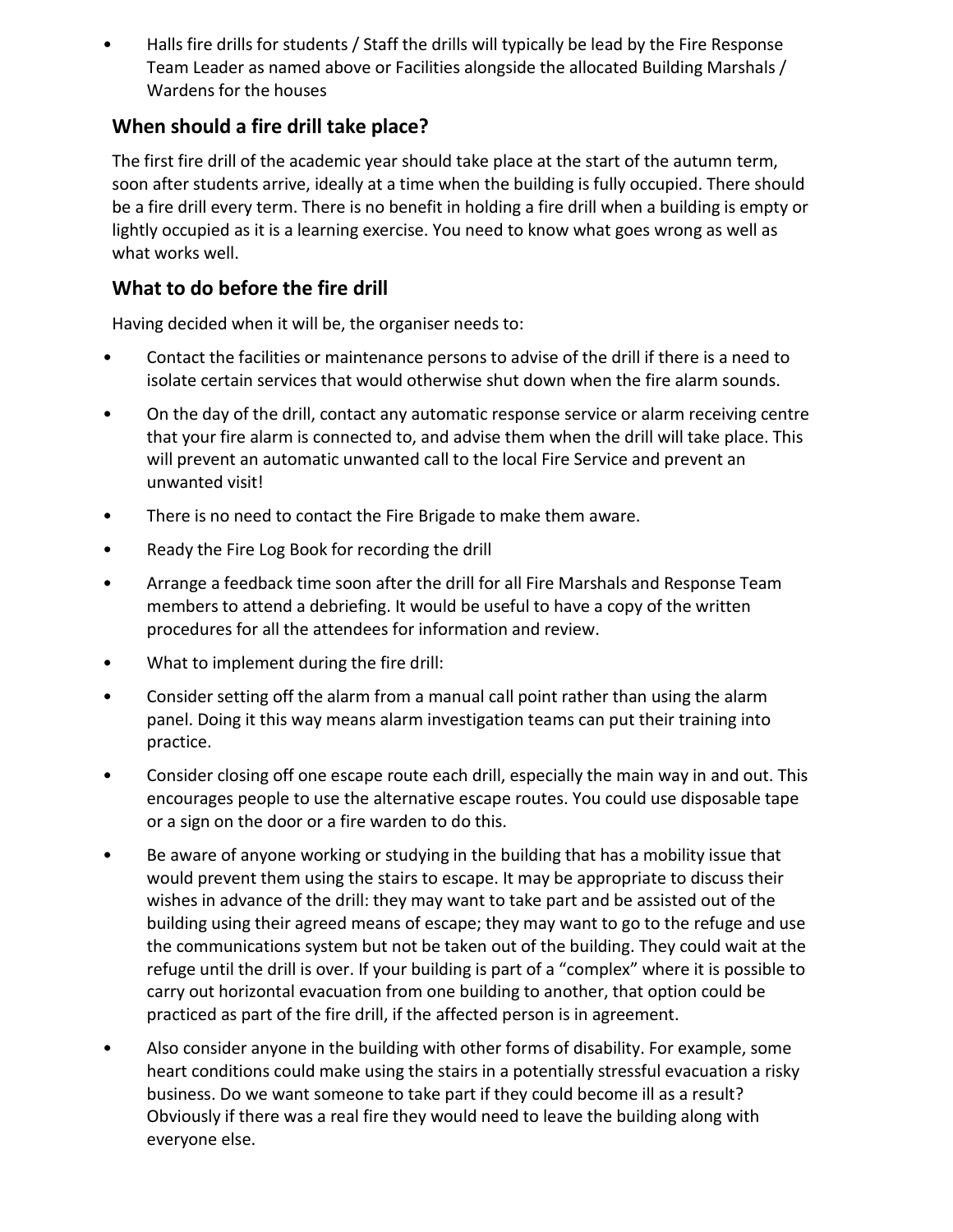### **Should you tell people in advance?**

Unless it is absolutely essential, building occupants, including fire wardens, should not be forewarned of a drill. If they are, the drill will not be realistic. Exceptions to this must be those situations where advance planning needs to be done to avoid unnecessary injury, loss of research or animal life. Those buildings where such risks exist should already have suitable procedures in place. Similarly, if there are large numbers of the public in a building, telling fire wardens in advance of the drill will enable them to reassure the visitors and direct them safely out of the building.

### **What to monitor during the drill**

- A record of the overall evacuation time will be needed to provide information for past and present drills on improvements and to consider if the time was adequate to ensure no risk to life. Average times are approximately 3 minutes, however these may be more depending on the size and complexity of the building.
- Check that those with specific roles carry them out effectively, e.g. fire wardens, alarm investigators, porters, security officers; etc.
- Are fire doors shut, are all escape routes clear?
- Are all areas checked (swept) to ensure empty of occupants?
- Does every one go to the assembly area or just mill around outside the front door?
- Are all escape routes used or just the main entrance?
- Are there people in the building who need assistance to evacuate? Did the procedure work if they chose to take part in the drill?
- Have those trained to operate evacuation chairs put the training into practice as part of the drill? Did it work/do they need more practice?
- Was information collated from the Fire Marshals and reported adequately to the Person in Charge ready for further action and reporting to the Fire Service on their arrival?

### **What if people refuse to co-operate and remain in the building?**

Except by prior arrangement and only in exceptional circumstances as outlined above, everyone in a building must leave and go to the assembly area. This is not just your health and safety procedures it is a requirement of fire safety legislation. Staff or students who deliberately fail to comply without a valid reason can expect to be subjected to your internal disciplinary procedure.

**Ensure your staff are trained in their roles as Fire Marshals and contact Swan Fire for an onsite cost effective dynamic course or send delegates offsite to our wonderful parkland training venue at Egrove Park in Kennington, in Oxfordshire.**

We wish you every success in your future fire drills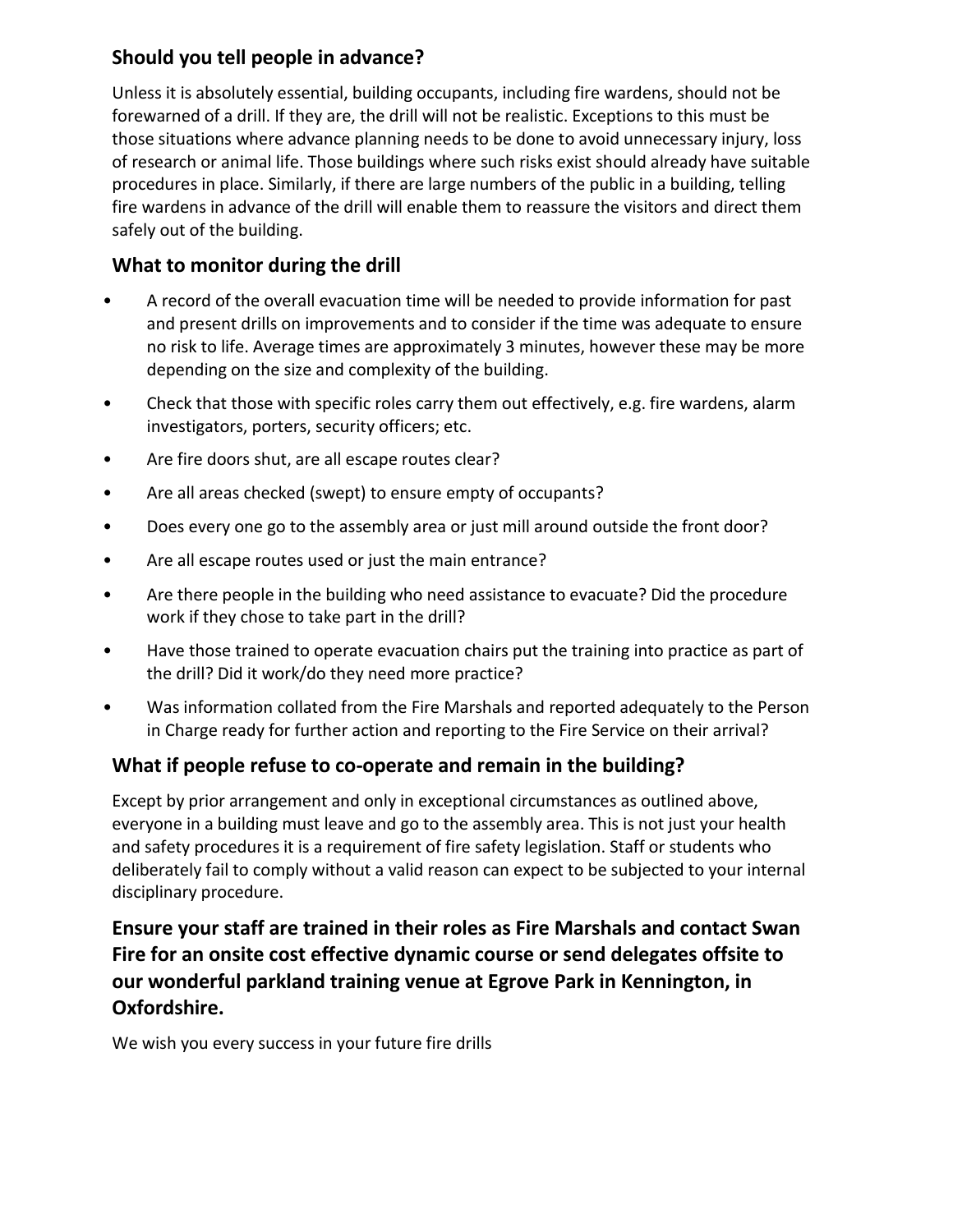### Fire Marshal & Fire Marshal Refresher

You have a legal responsibility to train Fire Marshals for your organisation and implement a Fire Safety Policy to be legally compliant, so here is Swan Fire's solution to ensuring that you are in control with minimum fuss and minimum cost.

#### Course Aim:

- To build knowledge on the nature and causes of fire.
- How to manage Evacuation of employees in accordance with your own company fire safety policy.
- Fire safety management and Fire Marshal duties including use of fire extinguishers on small fires.
- To gain knowledge on the types and appropriate use of different fire extinguishers.
- . We provide a Hi-Vis vest, example fire safety policy and log book template for each Fire Marshal.

#### **Course Contents Include:**

- Explanation on how fire starts, develops and travels
- The immediate effects of smoke and fire
- Your emergency response and evacuation procedures
- Human behaviour and how to control it in an emergency situation
- . What is legally required in a Fire Safety Policy and a template document to use on return to work
- Full explanation on extinguisher types, their uses and limitations
- Hands on practical with extinguishers on variety of small controlled live fires

#### **Course Costs:**

Hold a 4 hour course at your premises for up to 15 delegates for the cost of £565 plus VAT.

A refresher 2 1/2 hour course is offered to all clients for up to 15 delegates for the cost of £495 plus VAT. This is for delegates who have attended a Fire Marshal course within the last 3 years and this covers the same topics as above in a condensed format.

For Individual delegates or where you are unable to hold training at your premises, you can attend our popular Open Fire Marshal Courses held monthly at Egrove Park Conference Centre on the Outskirts of Oxford from 9am to 1pm for just £99 per person plus VAT. See the course dates on page 9 www. swanfire.co.uk or call 01993 892000.

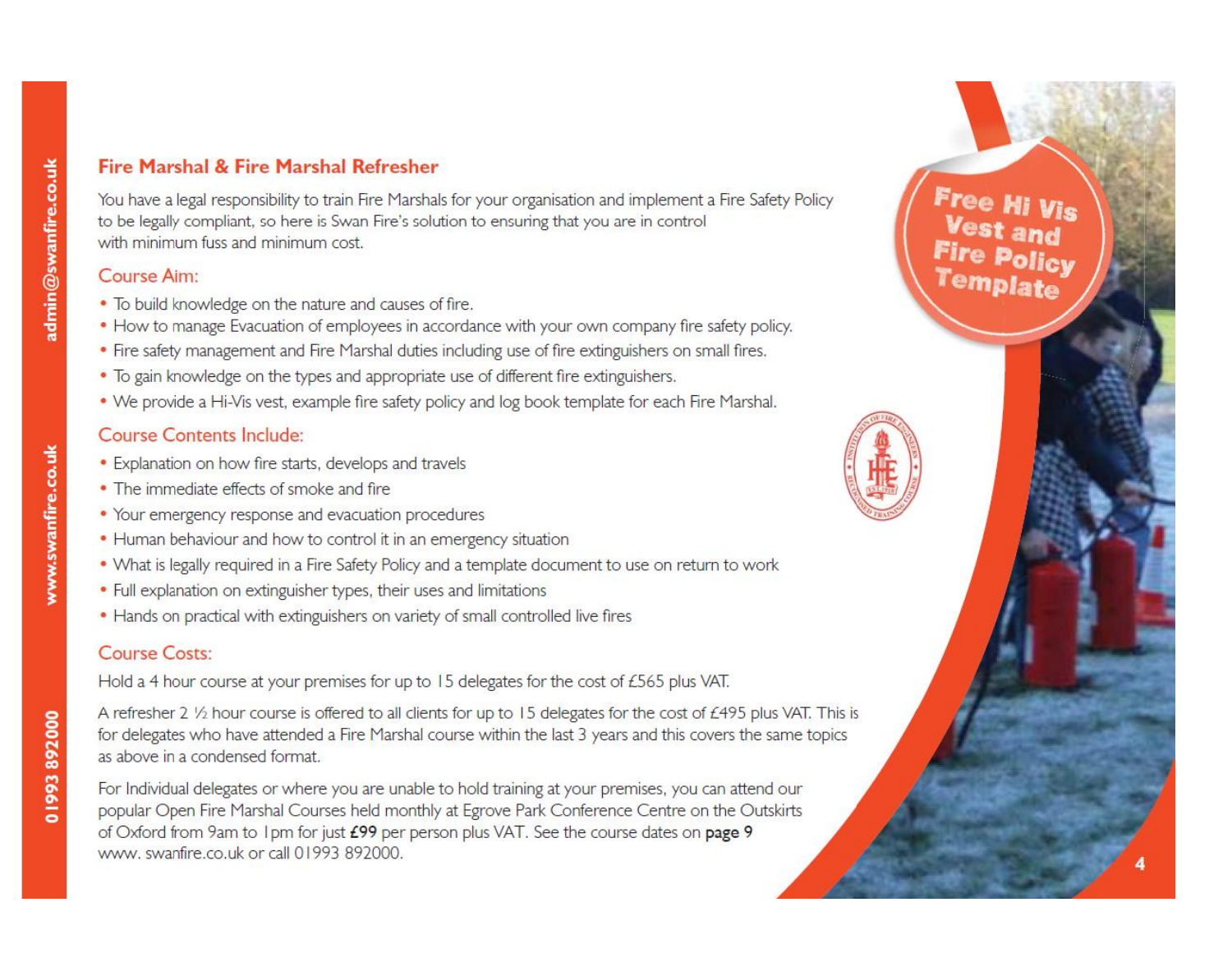## 2018 OPEN FIRE MARSHAL COURSE DATES

- Thursday 18th January 2018
- Tuesday 20th February 2018
- Thursday 8th March 2018
- Wednesday 18th April 2018
- Thursday 17th May 2018
- Wednesday 20th June 2018
- Thursday 12th July 2018 August 2018 - no course
- Thursday 20th September 2018
- Thursday 18th October 2018
- Wednesday 14th November 2018
- Thursday 13th December 2018

The cost is only £99 plus VAT per delegate!

"I loved Egrove Park as a training venue, easy and free to park, welcoming and more importantly an amazing selection of free beverages and biscuits"



Heat

Oxygen





COUITSC

Convection

www.swanfire.co.uk